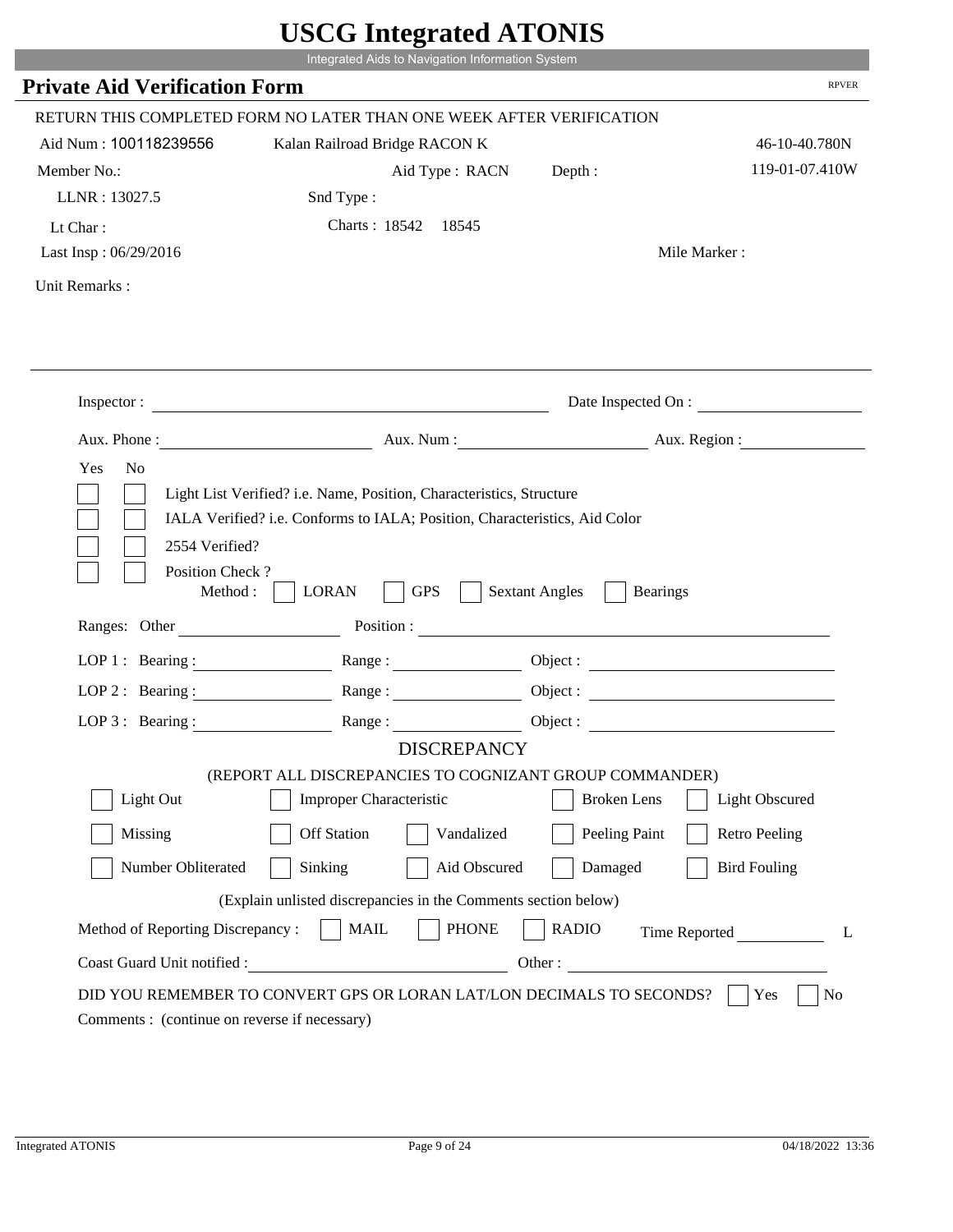|                                               | Integrated Aids to Navigation Information System                                                         |                                          |                      |
|-----------------------------------------------|----------------------------------------------------------------------------------------------------------|------------------------------------------|----------------------|
| <b>Private Aid Verification Form</b>          |                                                                                                          |                                          | <b>RPVER</b>         |
|                                               | RETURN THIS COMPLETED FORM NO LATER THAN ONE WEEK AFTER VERIFICATION                                     |                                          |                      |
| Aid Num: 100117371464                         | Little Goose Dam Fish Bypass Pipe Light A                                                                |                                          | 46-35-02.340N        |
| Member No.:                                   | Aid Type: LT                                                                                             | Depth:                                   | 118-01-59.450W       |
| LLNR: 13672.1                                 | Snd Type:                                                                                                |                                          |                      |
| Lt Char: $FI Y 2s$                            | Charts: 18546                                                                                            |                                          |                      |
| Last Insp: 07/14/2016                         |                                                                                                          |                                          | Mile Marker:         |
| Unit Remarks:                                 |                                                                                                          |                                          |                      |
|                                               | Inspector:                                                                                               |                                          | Date Inspected On :  |
| Aux. Phone :                                  |                                                                                                          | Aux. Num : Aux. Region :                 |                      |
|                                               | Light List Verified? i.e. Name, Position, Characteristics, Structure                                     |                                          |                      |
| 2554 Verified?<br>Position Check?<br>Method : | IALA Verified? i.e. Conforms to IALA; Position, Characteristics, Aid Color<br><b>GPS</b><br><b>LORAN</b> | <b>Sextant Angles</b><br><b>Bearings</b> |                      |
| Ranges: Other                                 |                                                                                                          | Position :                               |                      |
|                                               | LOP 1: Bearing: $\qquad \qquad \text{Range}:$                                                            |                                          |                      |
|                                               | LOP 2: Bearing: Range:                                                                                   |                                          |                      |
| $LOP 3:$ Bearing :                            | Range:                                                                                                   |                                          | Object:              |
|                                               | <b>DISCREPANCY</b>                                                                                       |                                          |                      |
|                                               | (REPORT ALL DISCREPANCIES TO COGNIZANT GROUP COMMANDER)                                                  |                                          |                      |
| Light Out                                     | Improper Characteristic                                                                                  | <b>Broken</b> Lens                       | Light Obscured       |
| Missing                                       | <b>Off Station</b><br>Vandalized                                                                         | Peeling Paint                            | <b>Retro Peeling</b> |
| Number Obliterated                            | Aid Obscured<br>Sinking                                                                                  | Damaged                                  | <b>Bird Fouling</b>  |
|                                               | (Explain unlisted discrepancies in the Comments section below)                                           |                                          |                      |
| Method of Reporting Discrepancy:              | <b>PHONE</b><br><b>MAIL</b>                                                                              | <b>RADIO</b>                             |                      |
| Coast Guard Unit notified :                   | Other:                                                                                                   |                                          | Time Reported        |

Т.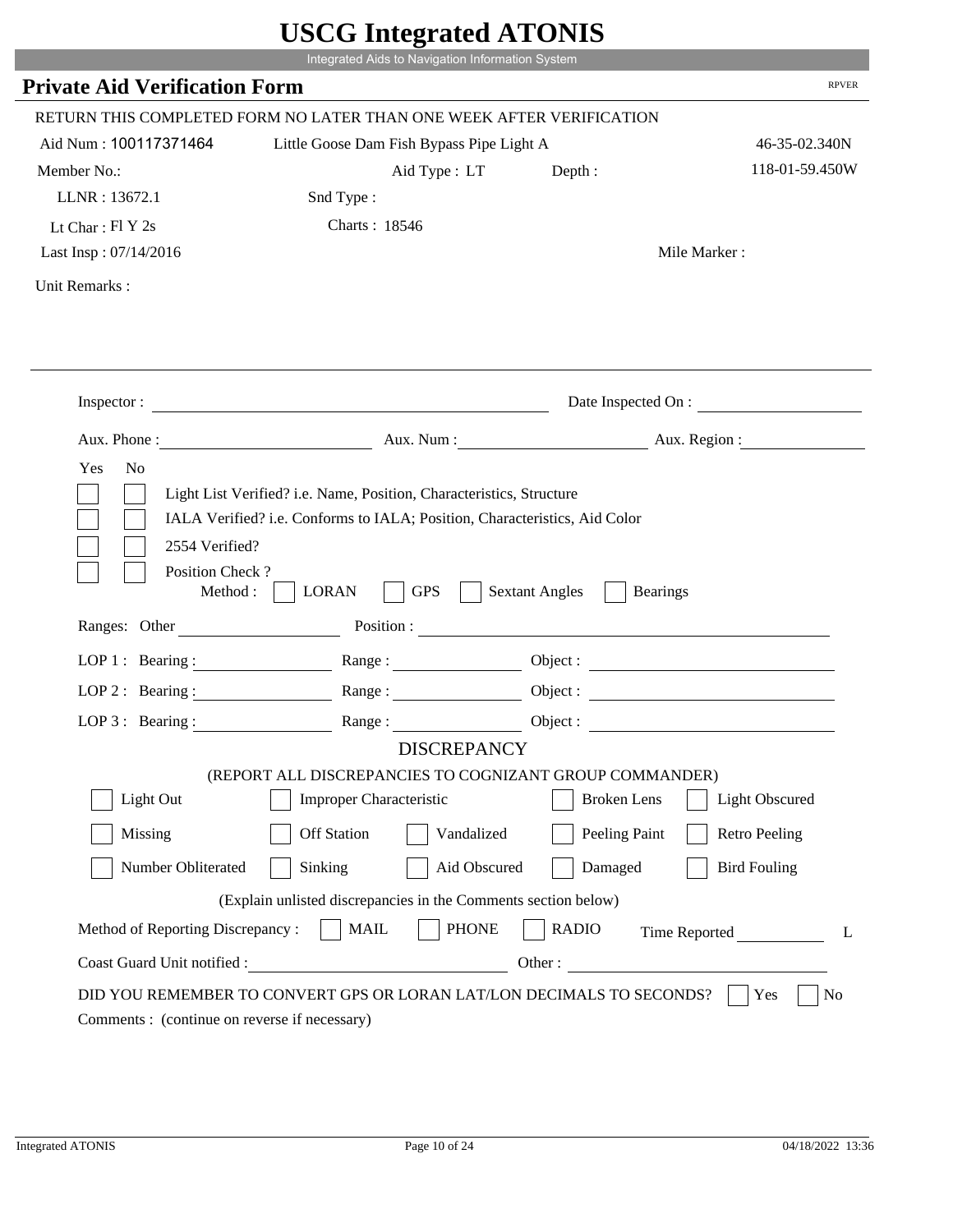|                                                                 | Integrated Aids to Navigation Information System                                                                                                   |                                                        |                      |
|-----------------------------------------------------------------|----------------------------------------------------------------------------------------------------------------------------------------------------|--------------------------------------------------------|----------------------|
| <b>Private Aid Verification Form</b>                            |                                                                                                                                                    |                                                        | <b>RPVER</b>         |
|                                                                 | RETURN THIS COMPLETED FORM NO LATER THAN ONE WEEK AFTER VERIFICATION                                                                               |                                                        |                      |
| Aid Num: 100117883069                                           | Little Goose Dam Fish Bypass Pipe Light B                                                                                                          |                                                        | 46-35-02.110N        |
| Member No.:                                                     | Aid Type: LT                                                                                                                                       | Depth:                                                 | 118-01-59.560W       |
| LLNR: 13672.2                                                   | Snd Type:                                                                                                                                          |                                                        |                      |
| Lt Char: Fl Y 4s                                                | Charts: 18546                                                                                                                                      |                                                        |                      |
| Last Insp: 07/14/2016                                           |                                                                                                                                                    |                                                        | Mile Marker:         |
| Unit Remarks:                                                   |                                                                                                                                                    |                                                        |                      |
|                                                                 | Inspector:                                                                                                                                         |                                                        | Date Inspected On :  |
|                                                                 |                                                                                                                                                    | Aux. Num : Aux. Region :                               |                      |
| Aux. Phone :                                                    |                                                                                                                                                    |                                                        |                      |
| N <sub>o</sub><br>Yes<br>2554 Verified?                         | Light List Verified? i.e. Name, Position, Characteristics, Structure<br>IALA Verified? i.e. Conforms to IALA; Position, Characteristics, Aid Color |                                                        |                      |
| Position Check?<br>Method :<br>Ranges: Other                    | <b>GPS</b><br><b>LORAN</b>                                                                                                                         | <b>Sextant Angles</b><br><b>Bearings</b><br>Position : |                      |
|                                                                 |                                                                                                                                                    |                                                        |                      |
|                                                                 | LOP 1: Bearing: $\qquad \qquad \text{Range}:$                                                                                                      |                                                        |                      |
|                                                                 | LOP 2: Bearing: Range:                                                                                                                             |                                                        |                      |
| $LOP 3:$ Bearing :                                              | Range:                                                                                                                                             |                                                        | Object:              |
|                                                                 | <b>DISCREPANCY</b><br>(REPORT ALL DISCREPANCIES TO COGNIZANT GROUP COMMANDER)                                                                      |                                                        |                      |
| Light Out                                                       | Improper Characteristic                                                                                                                            | <b>Broken</b> Lens                                     | Light Obscured       |
|                                                                 | <b>Off Station</b><br>Vandalized                                                                                                                   |                                                        | <b>Retro Peeling</b> |
| Missing                                                         |                                                                                                                                                    | Peeling Paint                                          |                      |
| Number Obliterated                                              | Aid Obscured<br>Sinking                                                                                                                            | Damaged                                                | <b>Bird Fouling</b>  |
|                                                                 | (Explain unlisted discrepancies in the Comments section below)                                                                                     |                                                        |                      |
| Method of Reporting Discrepancy:<br>Coast Guard Unit notified : | <b>PHONE</b><br><b>MAIL</b><br>Other:                                                                                                              | <b>RADIO</b>                                           | Time Reported        |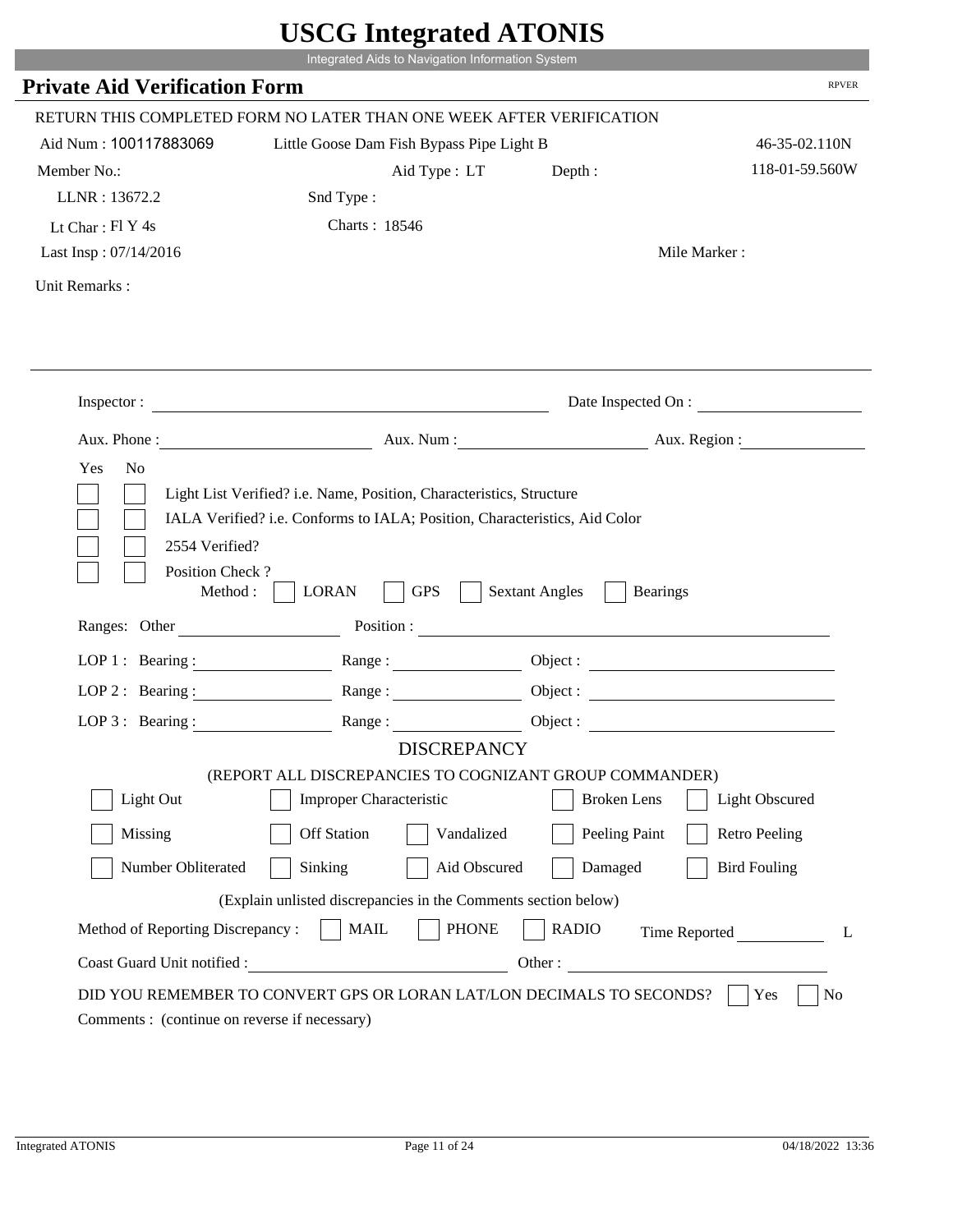|                                         | Integrated Aids to Navigation Information System                                                                                                   |                                          |                       |
|-----------------------------------------|----------------------------------------------------------------------------------------------------------------------------------------------------|------------------------------------------|-----------------------|
| <b>Private Aid Verification Form</b>    |                                                                                                                                                    |                                          | <b>RPVER</b>          |
|                                         | RETURN THIS COMPLETED FORM NO LATER THAN ONE WEEK AFTER VERIFICATION                                                                               |                                          |                       |
| Aid Num: 100117883070                   | Little Goose Dam Fish Bypass Pipe Light C                                                                                                          |                                          | 46-35-01.352N         |
| Member No.:                             | Aid Type : LT                                                                                                                                      | Depth :                                  | 118-01-59.139W        |
| LLNR: 13672.3                           | Snd Type:                                                                                                                                          |                                          |                       |
| Lt Char: Fl Y 4s                        | Charts: 18546                                                                                                                                      |                                          |                       |
| Last Insp: 07/14/2016                   |                                                                                                                                                    |                                          | Mile Marker:          |
| Unit Remarks:                           |                                                                                                                                                    |                                          |                       |
|                                         |                                                                                                                                                    |                                          |                       |
|                                         | Inspector:                                                                                                                                         |                                          | Date Inspected On :   |
|                                         | Aux. Phone: Aux. Num : Aux. Num : Aux. Region :                                                                                                    |                                          |                       |
| Yes<br>N <sub>o</sub><br>2554 Verified? | Light List Verified? i.e. Name, Position, Characteristics, Structure<br>IALA Verified? i.e. Conforms to IALA; Position, Characteristics, Aid Color |                                          |                       |
| Position Check?<br>Method : $\vert$     | <b>GPS</b><br><b>LORAN</b>                                                                                                                         | <b>Sextant Angles</b><br><b>Bearings</b> |                       |
| Ranges: Other                           |                                                                                                                                                    | Position :                               |                       |
|                                         | LOP 1: Bearing: Range:                                                                                                                             |                                          |                       |
|                                         | LOP 2: Bearing: $\qquad \qquad$ Range:                                                                                                             |                                          |                       |
| LOP 3: Bearing :                        | Range:                                                                                                                                             |                                          | Object :              |
|                                         | <b>DISCREPANCY</b>                                                                                                                                 |                                          |                       |
| Light Out                               | (REPORT ALL DISCREPANCIES TO COGNIZANT GROUP COMMANDER)<br>Improper Characteristic                                                                 | <b>Broken</b> Lens                       | <b>Light Obscured</b> |
|                                         |                                                                                                                                                    |                                          |                       |
| Missing                                 | <b>Off Station</b><br>Vandalized                                                                                                                   | Peeling Paint                            | <b>Retro Peeling</b>  |
| Number Obliterated                      | Sinking<br>Aid Obscured                                                                                                                            | Damaged                                  | <b>Bird Fouling</b>   |
|                                         | (Explain unlisted discrepancies in the Comments section below)                                                                                     |                                          |                       |
| Method of Reporting Discrepancy:        | <b>PHONE</b><br><b>MAIL</b>                                                                                                                        | <b>RADIO</b>                             | Time Reported         |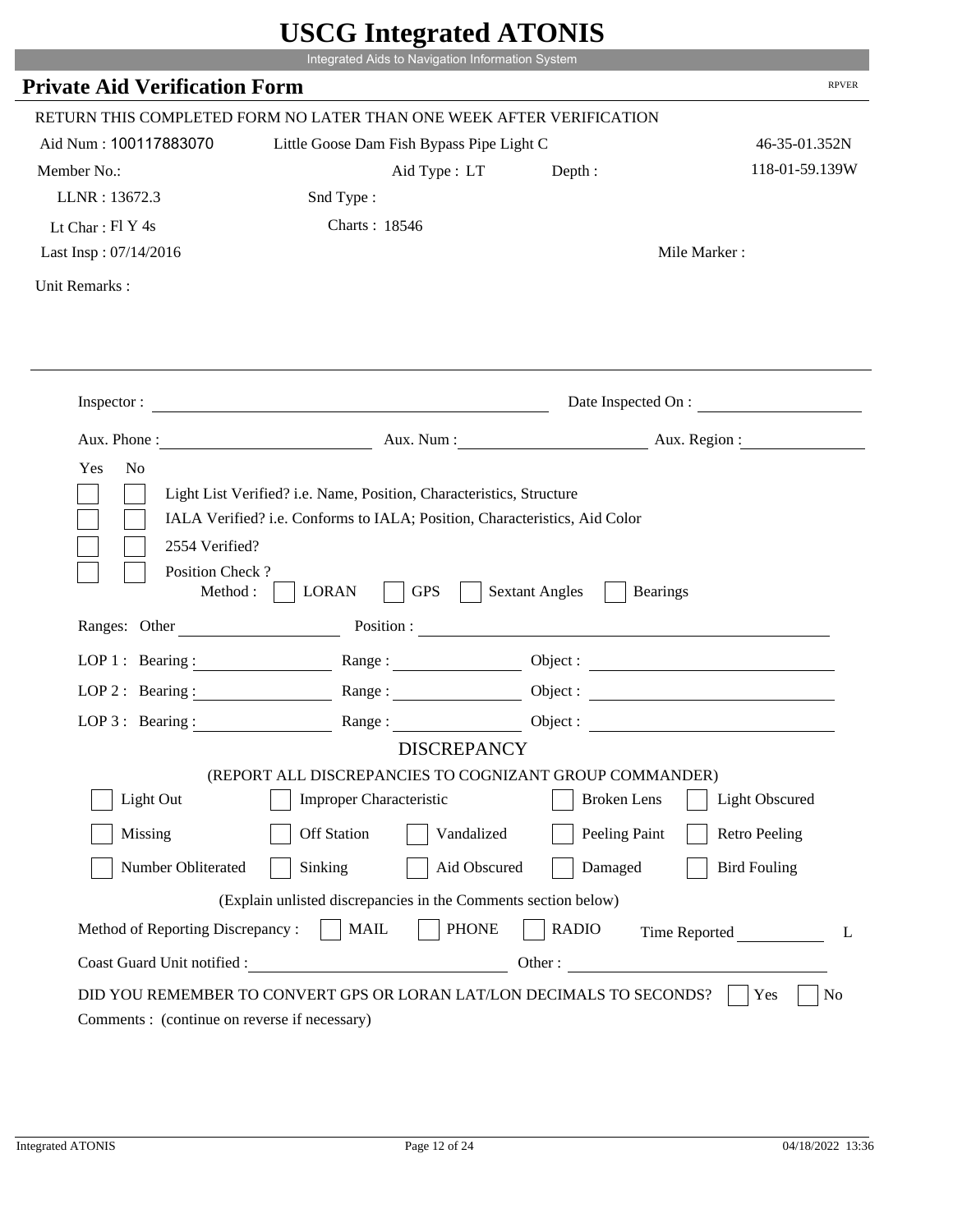|                                              | Integrated Aids to Navigation Information System                                                                                                   |                                                        |                      |
|----------------------------------------------|----------------------------------------------------------------------------------------------------------------------------------------------------|--------------------------------------------------------|----------------------|
| <b>Private Aid Verification Form</b>         |                                                                                                                                                    |                                                        | <b>RPVER</b>         |
|                                              | RETURN THIS COMPLETED FORM NO LATER THAN ONE WEEK AFTER VERIFICATION                                                                               |                                                        |                      |
| Aid Num: 100117883071                        | Little Goose Dam Fish Bypass Pipe Light D                                                                                                          |                                                        | 46-35-00.389N        |
| Member No.:                                  | Aid Type: LT                                                                                                                                       | Depth:                                                 | 118-01-58.880W       |
| LLNR: 13672.4                                | Snd Type:                                                                                                                                          |                                                        |                      |
| Lt Char: $FI$ Y 4s                           | Charts: 18546                                                                                                                                      |                                                        |                      |
| Last Insp: 07/14/2016                        |                                                                                                                                                    |                                                        | Mile Marker:         |
| Unit Remarks:                                |                                                                                                                                                    |                                                        |                      |
|                                              | Inspector:                                                                                                                                         |                                                        | Date Inspected On :  |
| Aux. Phone :                                 |                                                                                                                                                    | Aux. Num : Aux. Region :                               |                      |
| N <sub>o</sub><br>Yes                        |                                                                                                                                                    |                                                        |                      |
| 2554 Verified?                               | Light List Verified? i.e. Name, Position, Characteristics, Structure<br>IALA Verified? i.e. Conforms to IALA; Position, Characteristics, Aid Color |                                                        |                      |
| Position Check?<br>Method :<br>Ranges: Other | <b>GPS</b><br><b>LORAN</b>                                                                                                                         | <b>Sextant Angles</b><br><b>Bearings</b><br>Position : |                      |
|                                              |                                                                                                                                                    |                                                        |                      |
|                                              | LOP 1: Bearing: $\qquad \qquad \text{Range}:$                                                                                                      |                                                        |                      |
|                                              | LOP 2: Bearing: Range:                                                                                                                             |                                                        |                      |
| $LOP 3:$ Bearing :                           | Range:                                                                                                                                             |                                                        | Object:              |
|                                              | <b>DISCREPANCY</b><br>(REPORT ALL DISCREPANCIES TO COGNIZANT GROUP COMMANDER)                                                                      |                                                        |                      |
| Light Out                                    | Improper Characteristic                                                                                                                            | <b>Broken</b> Lens                                     | Light Obscured       |
|                                              |                                                                                                                                                    |                                                        |                      |
| Missing                                      | <b>Off Station</b><br>Vandalized                                                                                                                   | Peeling Paint                                          | <b>Retro Peeling</b> |
| Number Obliterated                           | Aid Obscured<br>Sinking                                                                                                                            | Damaged                                                | <b>Bird Fouling</b>  |
|                                              | (Explain unlisted discrepancies in the Comments section below)                                                                                     |                                                        |                      |
| Method of Reporting Discrepancy:             | <b>PHONE</b><br><b>MAIL</b><br>Other:                                                                                                              | <b>RADIO</b>                                           | Time Reported        |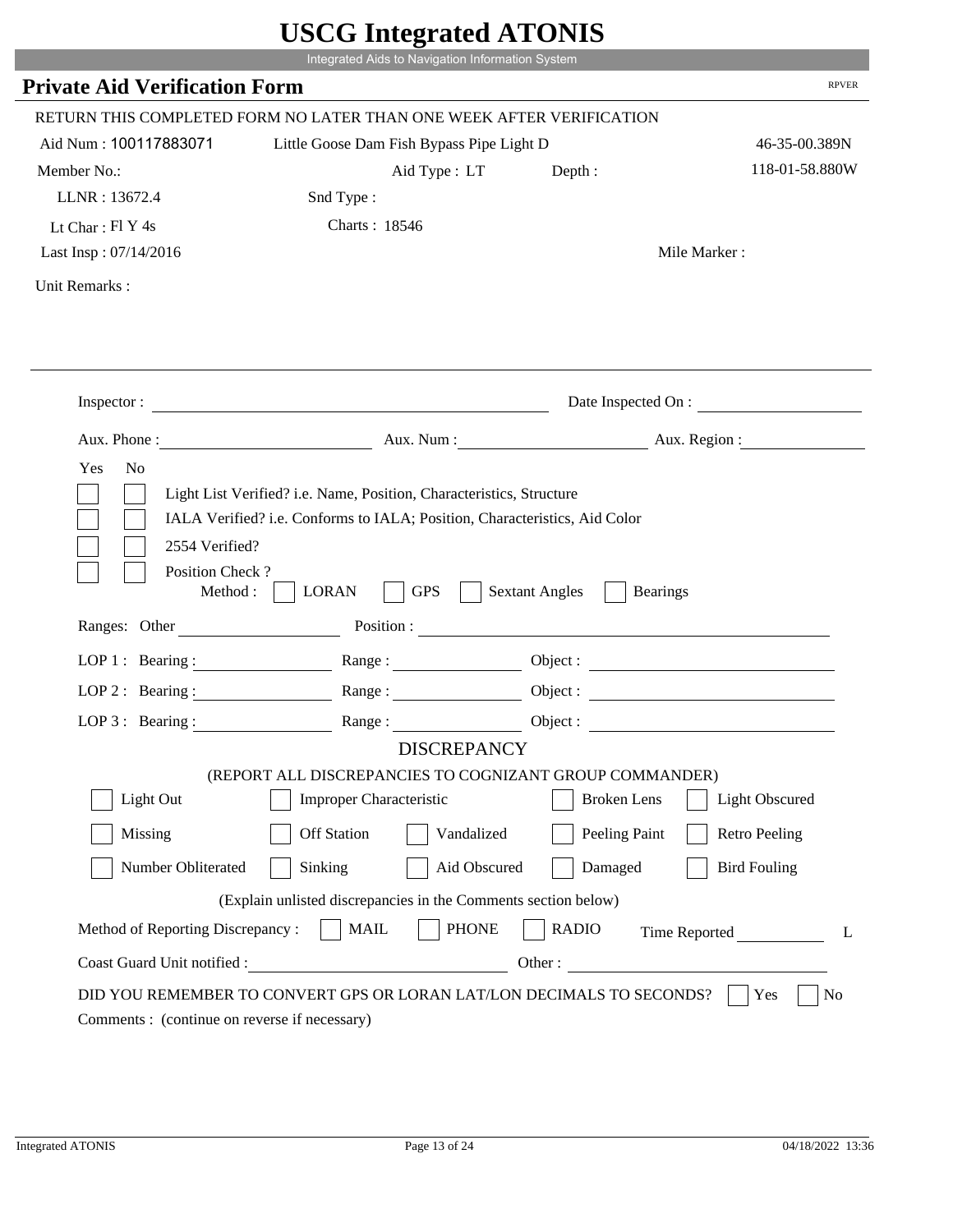|                                                                 | Integrated Aids to Navigation Information System                                                                                                   |                                                        |                      |
|-----------------------------------------------------------------|----------------------------------------------------------------------------------------------------------------------------------------------------|--------------------------------------------------------|----------------------|
| <b>Private Aid Verification Form</b>                            |                                                                                                                                                    |                                                        | <b>RPVER</b>         |
|                                                                 | RETURN THIS COMPLETED FORM NO LATER THAN ONE WEEK AFTER VERIFICATION                                                                               |                                                        |                      |
| Aid Num: 100117883072                                           | Little Goose Dam Fish Bypass Pipe Light E                                                                                                          |                                                        | 46-34-59.428N        |
| Member No.:                                                     | Aid Type: LT                                                                                                                                       | Depth:                                                 | 118-01-58.370W       |
| LLNR: 13672.5                                                   | Snd Type:                                                                                                                                          |                                                        |                      |
| Lt Char: $FI$ Y 4s                                              | Charts: 18546                                                                                                                                      |                                                        |                      |
| Last Insp: 07/14/2016                                           |                                                                                                                                                    |                                                        | Mile Marker:         |
| Unit Remarks:                                                   |                                                                                                                                                    |                                                        |                      |
|                                                                 |                                                                                                                                                    |                                                        |                      |
|                                                                 | Inspector:                                                                                                                                         |                                                        | Date Inspected On :  |
| Aux. Phone :                                                    |                                                                                                                                                    | Aux. Num : Aux. Region :                               |                      |
| N <sub>o</sub><br>Yes<br>2554 Verified?                         | Light List Verified? i.e. Name, Position, Characteristics, Structure<br>IALA Verified? i.e. Conforms to IALA; Position, Characteristics, Aid Color |                                                        |                      |
| Position Check?<br>Method :<br>Ranges: Other                    | <b>GPS</b><br><b>LORAN</b>                                                                                                                         | <b>Sextant Angles</b><br><b>Bearings</b><br>Position : |                      |
|                                                                 |                                                                                                                                                    |                                                        |                      |
|                                                                 | LOP 1: Bearing: $\qquad \qquad \text{Range}:$                                                                                                      |                                                        |                      |
|                                                                 | LOP 2: Bearing: Range:                                                                                                                             |                                                        |                      |
| $LOP 3:$ Bearing :                                              | Range:<br><b>DISCREPANCY</b>                                                                                                                       |                                                        | Object:              |
|                                                                 | (REPORT ALL DISCREPANCIES TO COGNIZANT GROUP COMMANDER)                                                                                            |                                                        |                      |
| Light Out                                                       | Improper Characteristic                                                                                                                            | <b>Broken</b> Lens                                     | Light Obscured       |
| Missing                                                         | <b>Off Station</b><br>Vandalized                                                                                                                   | Peeling Paint                                          | <b>Retro Peeling</b> |
| Number Obliterated                                              | Aid Obscured                                                                                                                                       | Damaged                                                | <b>Bird Fouling</b>  |
|                                                                 | Sinking                                                                                                                                            |                                                        |                      |
|                                                                 | (Explain unlisted discrepancies in the Comments section below)                                                                                     |                                                        |                      |
| Method of Reporting Discrepancy:<br>Coast Guard Unit notified : | <b>PHONE</b><br><b>MAIL</b><br>Other:                                                                                                              | <b>RADIO</b>                                           | Time Reported        |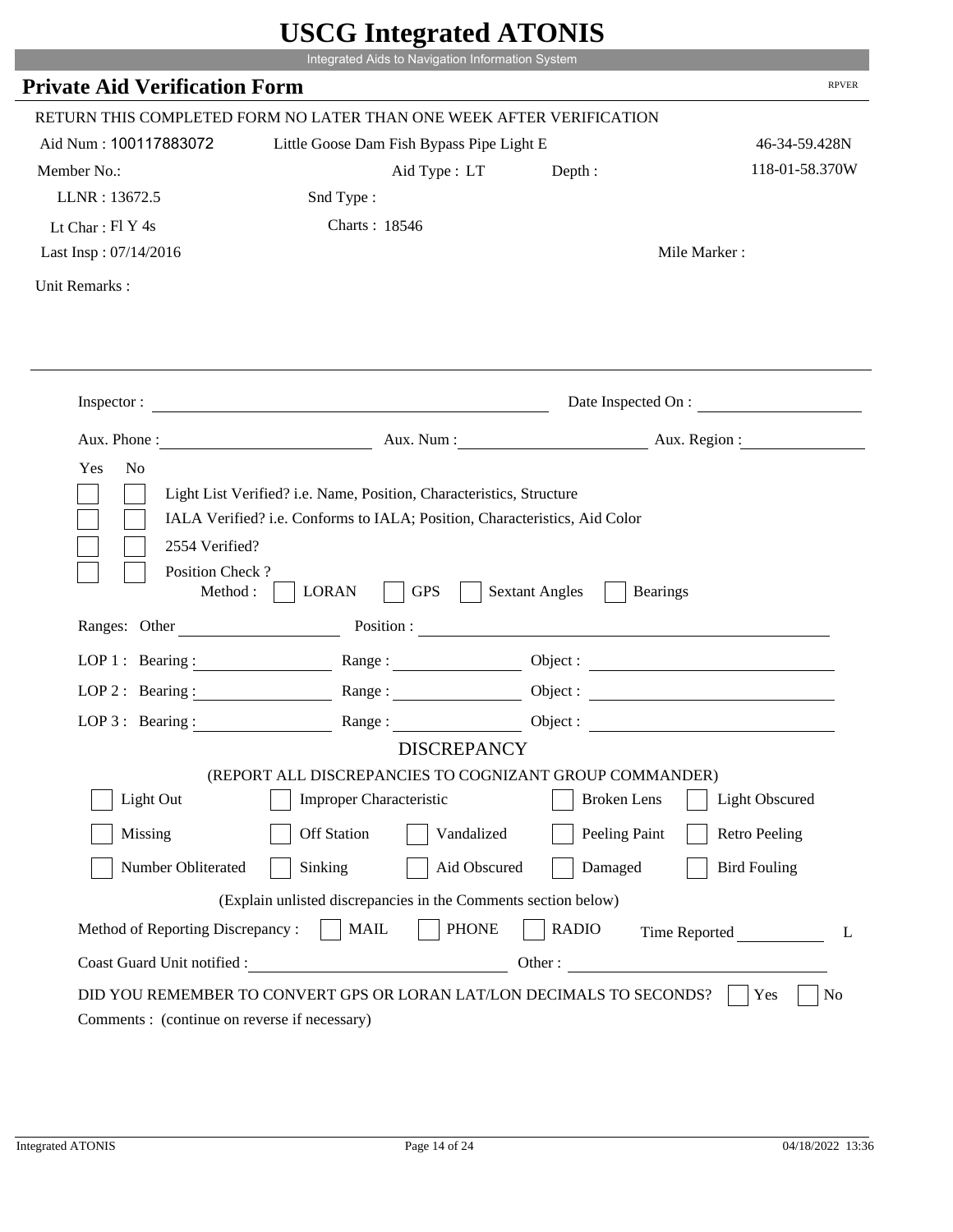|                                              | Integrated Aids to Navigation Information System                                                                                                   |                                                        |                      |
|----------------------------------------------|----------------------------------------------------------------------------------------------------------------------------------------------------|--------------------------------------------------------|----------------------|
| <b>Private Aid Verification Form</b>         |                                                                                                                                                    |                                                        | <b>RPVER</b>         |
|                                              | RETURN THIS COMPLETED FORM NO LATER THAN ONE WEEK AFTER VERIFICATION                                                                               |                                                        |                      |
| Aid Num: 100117883073                        | Little Goose Dam Fish Bypass Pipe Light F                                                                                                          |                                                        | 46-34-58.458N        |
| Member No.:                                  | Aid Type: LT                                                                                                                                       | Depth:                                                 | 118-01-58.370W       |
| LLNR: 13672.6                                | Snd Type:                                                                                                                                          |                                                        |                      |
| Lt Char: $FI$ Y 4s                           | Charts: 18546                                                                                                                                      |                                                        |                      |
| Last Insp: 07/14/2016                        |                                                                                                                                                    |                                                        | Mile Marker:         |
| Unit Remarks:                                |                                                                                                                                                    |                                                        |                      |
|                                              | Inspector:                                                                                                                                         |                                                        | Date Inspected On :  |
| Aux. Phone :                                 |                                                                                                                                                    | Aux. Num : Aux. Region :                               |                      |
| N <sub>o</sub><br>Yes                        |                                                                                                                                                    |                                                        |                      |
| 2554 Verified?                               | Light List Verified? i.e. Name, Position, Characteristics, Structure<br>IALA Verified? i.e. Conforms to IALA; Position, Characteristics, Aid Color |                                                        |                      |
| Position Check?<br>Method :<br>Ranges: Other | <b>GPS</b><br><b>LORAN</b>                                                                                                                         | <b>Sextant Angles</b><br><b>Bearings</b><br>Position : |                      |
|                                              |                                                                                                                                                    |                                                        |                      |
|                                              | LOP 1: Bearing: $\qquad \qquad \text{Range}:$                                                                                                      |                                                        |                      |
|                                              | LOP 2: Bearing: Range:                                                                                                                             |                                                        |                      |
| $LOP 3:$ Bearing :                           | Range:                                                                                                                                             |                                                        | Object:              |
|                                              | <b>DISCREPANCY</b><br>(REPORT ALL DISCREPANCIES TO COGNIZANT GROUP COMMANDER)                                                                      |                                                        |                      |
| Light Out                                    | Improper Characteristic                                                                                                                            | <b>Broken</b> Lens                                     | Light Obscured       |
|                                              |                                                                                                                                                    |                                                        |                      |
| Missing                                      | <b>Off Station</b><br>Vandalized                                                                                                                   | Peeling Paint                                          | <b>Retro Peeling</b> |
| Number Obliterated                           | Aid Obscured<br>Sinking                                                                                                                            | Damaged                                                | <b>Bird Fouling</b>  |
|                                              | (Explain unlisted discrepancies in the Comments section below)                                                                                     |                                                        |                      |
| Method of Reporting Discrepancy:             | <b>PHONE</b><br><b>MAIL</b><br>Other:                                                                                                              | <b>RADIO</b>                                           | Time Reported        |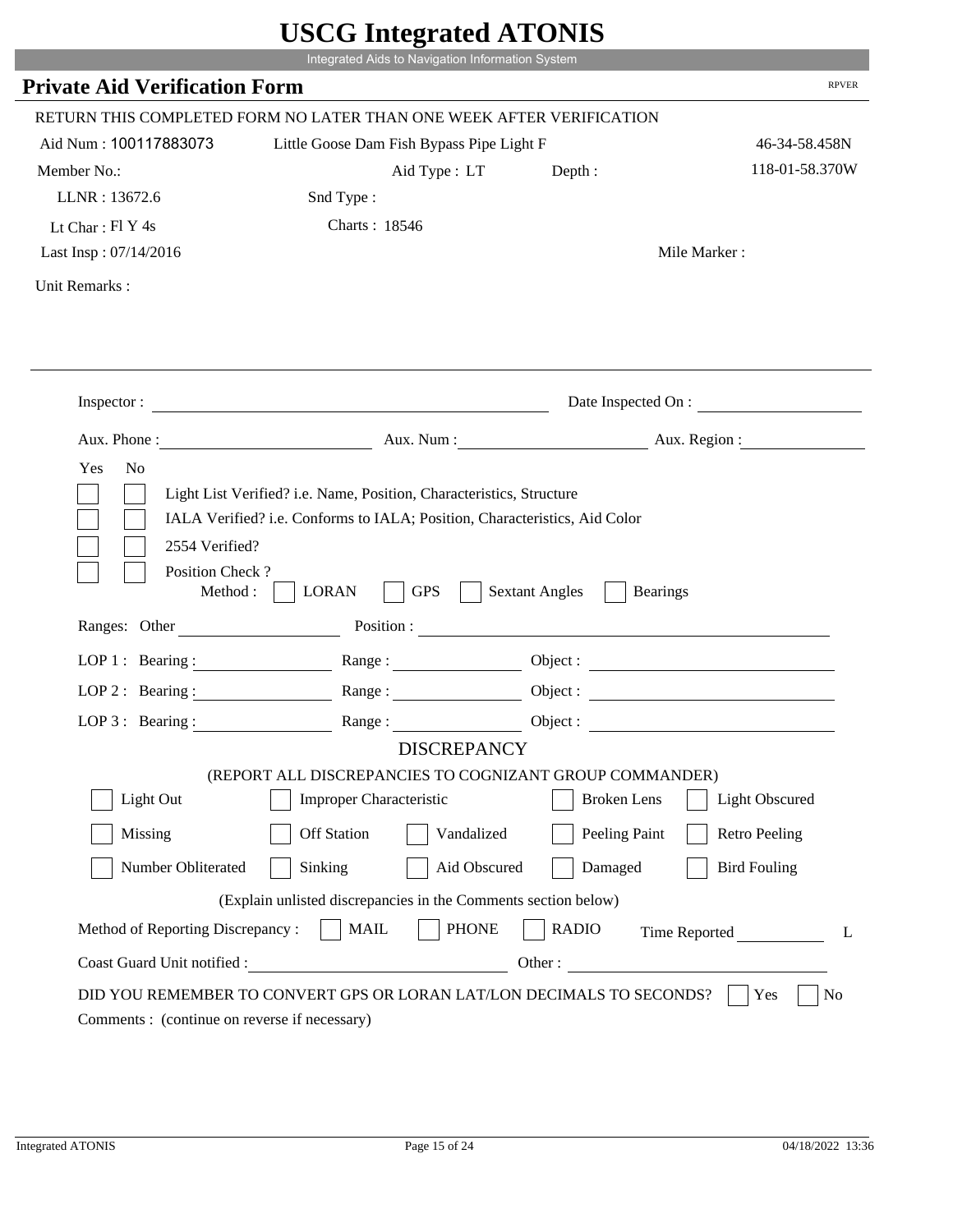|                                                                 | Integrated Aids to Navigation Information System                                              |                                                        |                      |
|-----------------------------------------------------------------|-----------------------------------------------------------------------------------------------|--------------------------------------------------------|----------------------|
| <b>Private Aid Verification Form</b>                            |                                                                                               |                                                        | <b>RPVER</b>         |
|                                                                 | RETURN THIS COMPLETED FORM NO LATER THAN ONE WEEK AFTER VERIFICATION                          |                                                        |                      |
| Aid Num: 100118296083                                           | Lower Monumental Dam Fish Bypass Pipe Light A                                                 |                                                        | 46-33-24.430N        |
| Member No.:                                                     | Aid Type: LT                                                                                  | Depth:                                                 | 118-32-51.990W       |
| LLNR: 13482.1                                                   | Snd Type:                                                                                     |                                                        |                      |
| Lt Char: $FI Y 2s$                                              | Charts: 18545                                                                                 |                                                        |                      |
| Last Insp: 05/31/2016                                           |                                                                                               |                                                        | Mile Marker:         |
| Unit Remarks:                                                   |                                                                                               |                                                        |                      |
|                                                                 |                                                                                               |                                                        |                      |
|                                                                 | Inspector:                                                                                    |                                                        | Date Inspected On :  |
| Aux. Phone :                                                    |                                                                                               | Aux. Num : Aux. Region :                               |                      |
| 2554 Verified?                                                  | IALA Verified? i.e. Conforms to IALA; Position, Characteristics, Aid Color                    |                                                        |                      |
| Position Check?<br>Method :<br>Ranges: Other                    | <b>GPS</b><br><b>LORAN</b>                                                                    | <b>Sextant Angles</b><br><b>Bearings</b><br>Position : |                      |
|                                                                 |                                                                                               |                                                        |                      |
|                                                                 | LOP 1: Bearing: $\qquad \qquad \text{Range}:$                                                 |                                                        |                      |
|                                                                 | LOP 2: Bearing: Range:                                                                        |                                                        |                      |
| $LOP 3:$ Bearing :                                              | Range:<br><b>DISCREPANCY</b>                                                                  |                                                        | Object :             |
|                                                                 | (REPORT ALL DISCREPANCIES TO COGNIZANT GROUP COMMANDER)                                       |                                                        |                      |
| Light Out                                                       | Improper Characteristic                                                                       | <b>Broken</b> Lens                                     | Light Obscured       |
| Missing                                                         | <b>Off Station</b><br>Vandalized                                                              | Peeling Paint                                          | <b>Retro Peeling</b> |
| Number Obliterated                                              | Aid Obscured<br>Sinking                                                                       | Damaged                                                | <b>Bird Fouling</b>  |
|                                                                 |                                                                                               |                                                        |                      |
|                                                                 | (Explain unlisted discrepancies in the Comments section below)<br><b>PHONE</b><br><b>MAIL</b> | <b>RADIO</b>                                           |                      |
| Method of Reporting Discrepancy:<br>Coast Guard Unit notified : | Other:                                                                                        |                                                        | Time Reported        |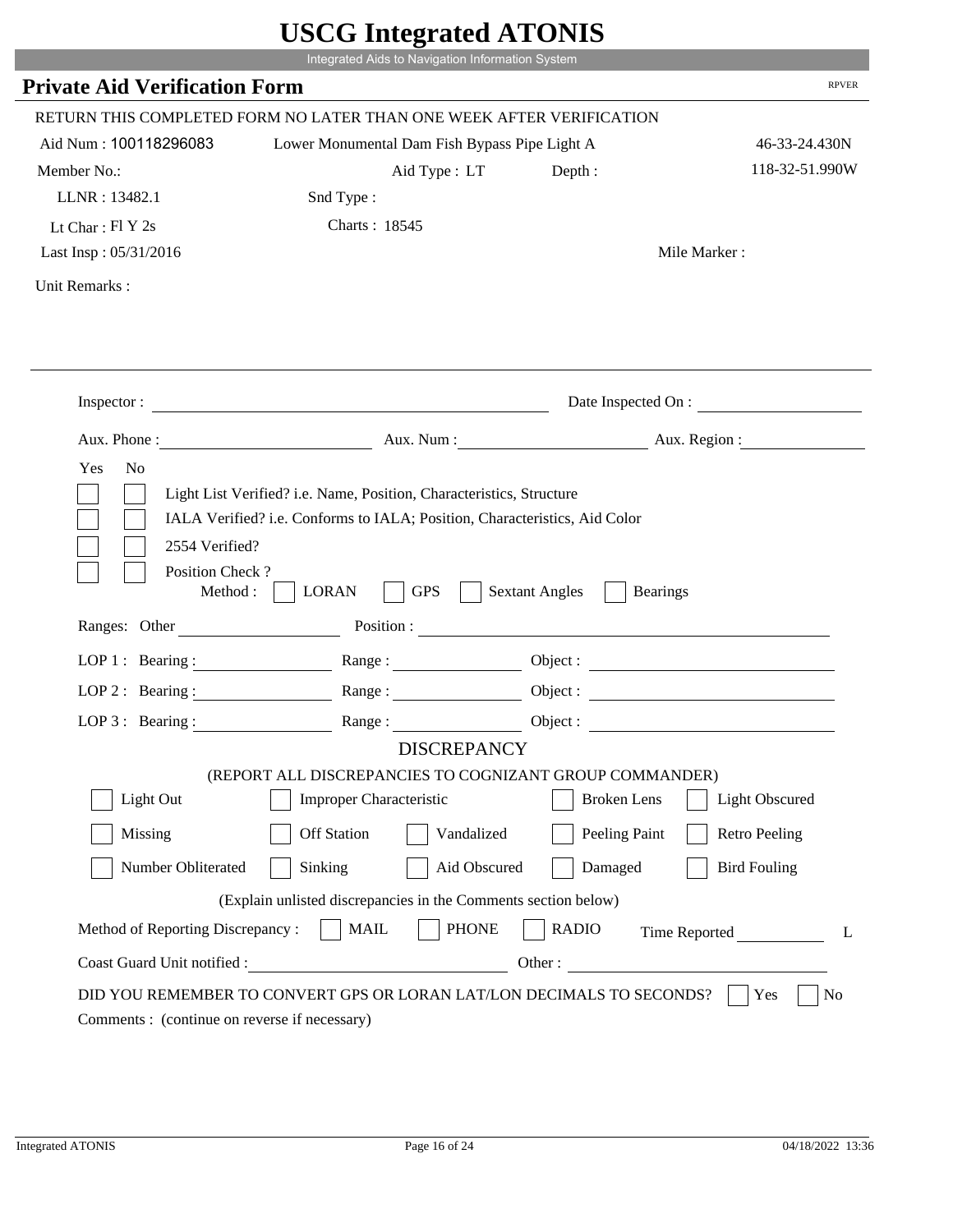|                                                                 | Integrated Aids to Navigation Information System                                                                                                   |                                                        |                      |
|-----------------------------------------------------------------|----------------------------------------------------------------------------------------------------------------------------------------------------|--------------------------------------------------------|----------------------|
| <b>Private Aid Verification Form</b>                            |                                                                                                                                                    |                                                        | <b>RPVER</b>         |
|                                                                 | RETURN THIS COMPLETED FORM NO LATER THAN ONE WEEK AFTER VERIFICATION                                                                               |                                                        |                      |
| Aid Num: 100118296084                                           | Lower Monumental Dam Fish Bypass Pipe Light B                                                                                                      |                                                        | 46-33-25.020N        |
| Member No.:                                                     | Aid Type: LT                                                                                                                                       | Depth:                                                 | 118-32-53.160W       |
| LLNR: 13482.2                                                   | Snd Type:                                                                                                                                          |                                                        |                      |
| Lt Char: $FI Y 4s$                                              | Charts: 18545                                                                                                                                      |                                                        |                      |
| Last Insp: 05/31/2016                                           |                                                                                                                                                    |                                                        | Mile Marker:         |
| Unit Remarks:                                                   |                                                                                                                                                    |                                                        |                      |
|                                                                 |                                                                                                                                                    |                                                        |                      |
|                                                                 | Inspector:                                                                                                                                         |                                                        | Date Inspected On :  |
| Aux. Phone :                                                    |                                                                                                                                                    | Aux. Num : Aux. Region :                               |                      |
| 2554 Verified?                                                  | Light List Verified? i.e. Name, Position, Characteristics, Structure<br>IALA Verified? i.e. Conforms to IALA; Position, Characteristics, Aid Color |                                                        |                      |
| Position Check?<br>Method :<br>Ranges: Other                    | <b>GPS</b><br><b>LORAN</b>                                                                                                                         | <b>Sextant Angles</b><br><b>Bearings</b><br>Position : |                      |
|                                                                 |                                                                                                                                                    |                                                        |                      |
|                                                                 | LOP 1: Bearing : $\qquad \qquad$ Range :                                                                                                           |                                                        |                      |
|                                                                 | LOP 2: Bearing: Range:                                                                                                                             |                                                        |                      |
| $LOP 3:$ Bearing :                                              | Range:<br><b>DISCREPANCY</b>                                                                                                                       |                                                        | Object :             |
|                                                                 | (REPORT ALL DISCREPANCIES TO COGNIZANT GROUP COMMANDER)                                                                                            |                                                        |                      |
| Light Out                                                       | Improper Characteristic                                                                                                                            | <b>Broken</b> Lens                                     | Light Obscured       |
| Missing                                                         | <b>Off Station</b><br>Vandalized                                                                                                                   | Peeling Paint                                          | <b>Retro Peeling</b> |
| Number Obliterated                                              | Aid Obscured<br>Sinking                                                                                                                            | Damaged                                                | <b>Bird Fouling</b>  |
|                                                                 |                                                                                                                                                    |                                                        |                      |
|                                                                 | (Explain unlisted discrepancies in the Comments section below)                                                                                     |                                                        |                      |
| Method of Reporting Discrepancy:<br>Coast Guard Unit notified : | <b>PHONE</b><br><b>MAIL</b><br>Other:                                                                                                              | <b>RADIO</b>                                           | Time Reported        |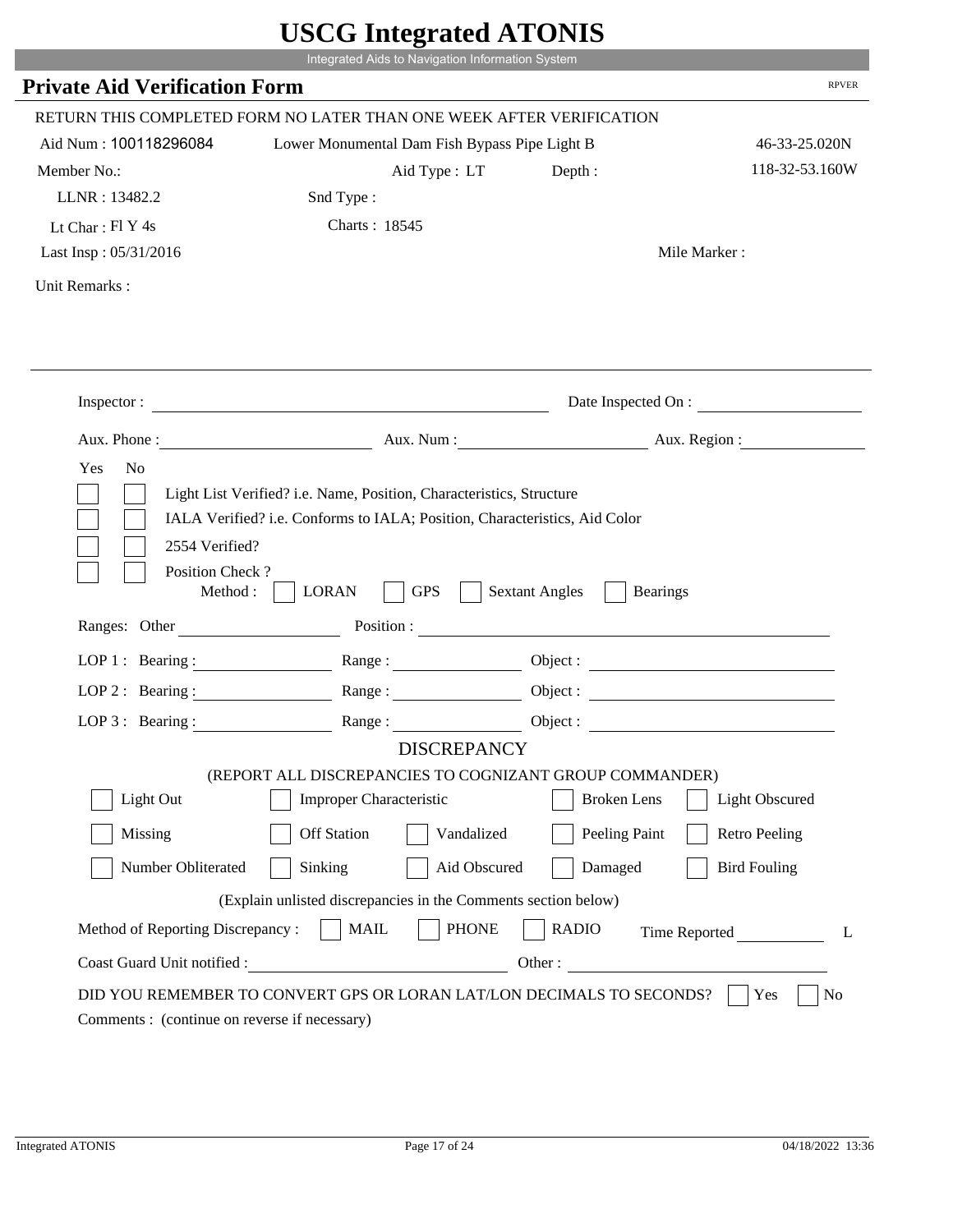| <b>Private Aid Verification Form</b><br>RETURN THIS COMPLETED FORM NO LATER THAN ONE WEEK AFTER VERIFICATION |                                                                |                                          | <b>RPVER</b>          |
|--------------------------------------------------------------------------------------------------------------|----------------------------------------------------------------|------------------------------------------|-----------------------|
|                                                                                                              |                                                                |                                          |                       |
|                                                                                                              |                                                                |                                          |                       |
| Aid Num: 100118296085                                                                                        | Lower Monumental Dam Fish Bypass Pipe Light C                  |                                          | 46-33-25.650N         |
| Member No.:                                                                                                  | Aid Type : LT                                                  | Depth:                                   | 118-32-54.460W        |
| LLNR: 13482.3                                                                                                | Snd Type:                                                      |                                          |                       |
| Lt Char: $FI Y 4s$                                                                                           | Charts: 18545                                                  |                                          |                       |
| Last Insp: 05/31/2016                                                                                        |                                                                |                                          | Mile Marker:          |
| Unit Remarks:                                                                                                |                                                                |                                          |                       |
|                                                                                                              |                                                                |                                          |                       |
|                                                                                                              | Inspector:                                                     |                                          | Date Inspected On :   |
|                                                                                                              | Aux. Phone: Aux. Aux. Num : Aux. Aux. Region :                 |                                          |                       |
| Method :<br>Ranges: Other                                                                                    | <b>GPS</b><br><b>LORAN</b>                                     | <b>Sextant Angles</b><br><b>Bearings</b> |                       |
|                                                                                                              | LOP 1: Bearing : Range :                                       | Object:                                  |                       |
| LOP $2:$ Bearing :                                                                                           |                                                                |                                          |                       |
|                                                                                                              | LOP 3: Bearing: Range: Object:                                 |                                          |                       |
|                                                                                                              | <b>DISCREPANCY</b>                                             |                                          |                       |
|                                                                                                              | (REPORT ALL DISCREPANCIES TO COGNIZANT GROUP COMMANDER)        |                                          |                       |
| Light Out                                                                                                    | Improper Characteristic                                        | <b>Broken</b> Lens                       | <b>Light Obscured</b> |
| Missing                                                                                                      | <b>Off Station</b><br>Vandalized                               | Peeling Paint                            | <b>Retro Peeling</b>  |
| Number Obliterated                                                                                           | Sinking<br>Aid Obscured                                        | Damaged                                  | <b>Bird Fouling</b>   |
|                                                                                                              | (Explain unlisted discrepancies in the Comments section below) |                                          |                       |
| Method of Reporting Discrepancy:                                                                             | <b>PHONE</b><br><b>MAIL</b>                                    | <b>RADIO</b>                             | Time Reported<br>L    |
| Coast Guard Unit notified :                                                                                  |                                                                | Other:                                   |                       |
|                                                                                                              |                                                                |                                          |                       |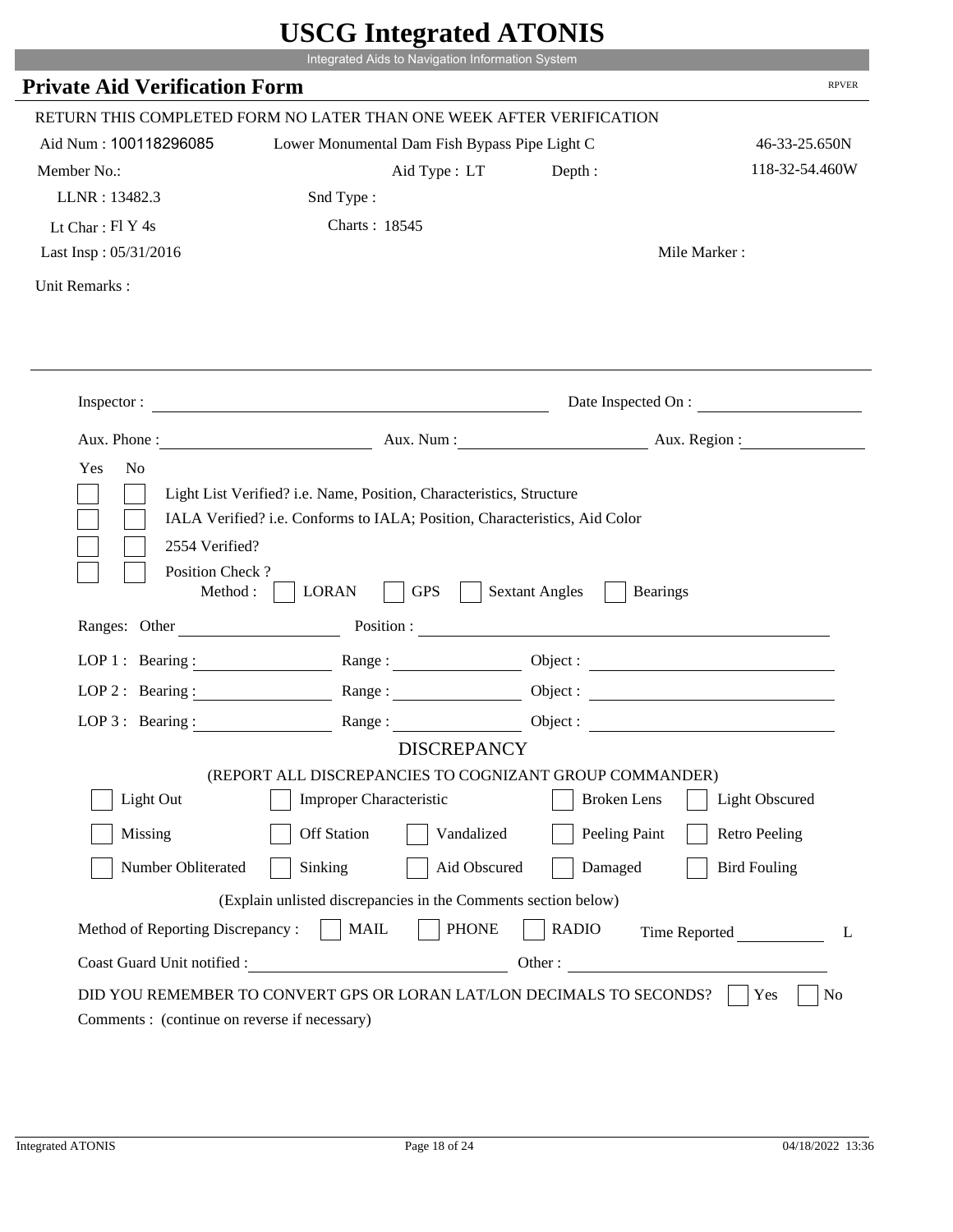|                                      | $\sigma$ most word in $\sigma$                                             |                                          |                       |
|--------------------------------------|----------------------------------------------------------------------------|------------------------------------------|-----------------------|
|                                      | Integrated Aids to Navigation Information System                           |                                          |                       |
| <b>Private Aid Verification Form</b> |                                                                            |                                          | <b>RPVER</b>          |
|                                      | RETURN THIS COMPLETED FORM NO LATER THAN ONE WEEK AFTER VERIFICATION       |                                          |                       |
| Aid Num: 100118296086                | Lower Monumental Dam Fish Bypass Pipe Light D                              |                                          | 46-33-26.260N         |
| Member No.:                          | Aid Type : LT                                                              | Depth:                                   | 118-32-55.660W        |
| LLNR: 13482.4                        | Snd Type:                                                                  |                                          |                       |
| Lt Char: Fl Y 4s                     | Charts: 18545                                                              |                                          |                       |
| Last Insp: 05/31/2016                |                                                                            |                                          | Mile Marker:          |
| Unit Remarks:                        |                                                                            |                                          |                       |
|                                      |                                                                            |                                          |                       |
|                                      |                                                                            |                                          |                       |
|                                      |                                                                            |                                          |                       |
|                                      |                                                                            |                                          | Date Inspected On :   |
|                                      | Aux. Phone: Aux. Num : Aux. Num : Aux. Region :                            |                                          |                       |
| Yes<br>N <sub>o</sub>                |                                                                            |                                          |                       |
|                                      |                                                                            |                                          |                       |
|                                      |                                                                            |                                          |                       |
|                                      | Light List Verified? i.e. Name, Position, Characteristics, Structure       |                                          |                       |
|                                      | IALA Verified? i.e. Conforms to IALA; Position, Characteristics, Aid Color |                                          |                       |
|                                      |                                                                            |                                          |                       |
| 2554 Verified?                       |                                                                            |                                          |                       |
| Position Check?                      |                                                                            |                                          |                       |
| Method : $\vert$                     | <b>GPS</b><br><b>LORAN</b>                                                 | <b>Sextant Angles</b><br><b>Bearings</b> |                       |
| Ranges: Other                        |                                                                            | Position :                               |                       |
|                                      |                                                                            |                                          |                       |
|                                      | LOP 1: Bearing: Range:                                                     |                                          |                       |
|                                      | LOP 2: Bearing: $\qquad \qquad$ Range:                                     |                                          |                       |
| LOP 3: Bearing :                     | Range:                                                                     |                                          | Object :              |
|                                      | <b>DISCREPANCY</b>                                                         |                                          |                       |
|                                      | (REPORT ALL DISCREPANCIES TO COGNIZANT GROUP COMMANDER)                    |                                          |                       |
| Light Out                            | <b>Improper Characteristic</b>                                             | <b>Broken</b> Lens                       | <b>Light Obscured</b> |
| Missing                              | <b>Off Station</b><br>Vandalized                                           | Peeling Paint                            | <b>Retro Peeling</b>  |
| Number Obliterated                   | Sinking<br>Aid Obscured                                                    | Damaged                                  | <b>Bird Fouling</b>   |
|                                      | (Explain unlisted discrepancies in the Comments section below)             |                                          |                       |
| Method of Reporting Discrepancy:     | <b>PHONE</b><br><b>MAIL</b>                                                | <b>RADIO</b>                             | Time Reported         |
| Coast Guard Unit notified :          |                                                                            | Other:                                   | L                     |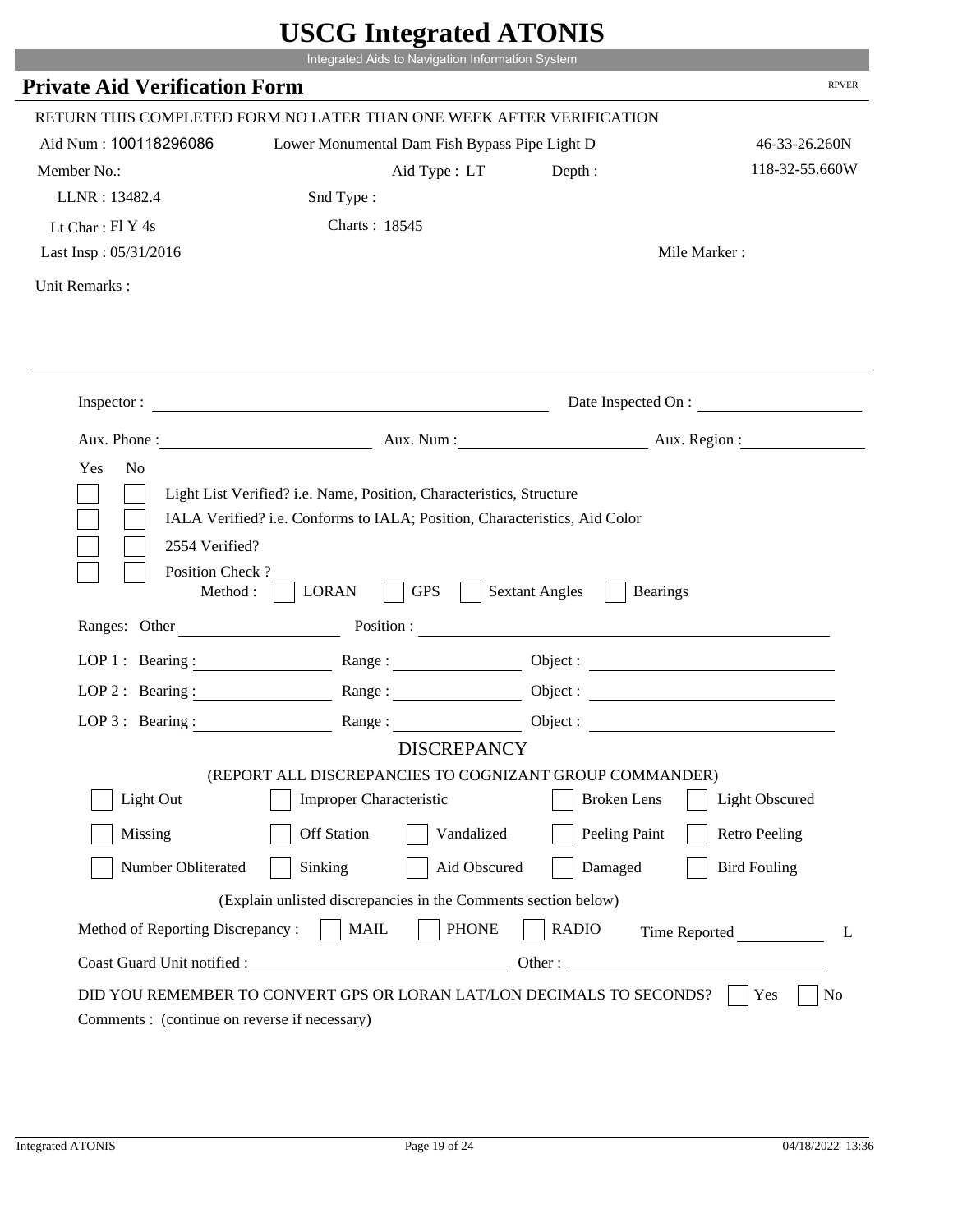|                                                                 | Integrated Aids to Navigation Information System                                                                                                   |                         |                                       |
|-----------------------------------------------------------------|----------------------------------------------------------------------------------------------------------------------------------------------------|-------------------------|---------------------------------------|
| <b>Private Aid Verification Form</b>                            |                                                                                                                                                    |                         | <b>RPVER</b>                          |
|                                                                 |                                                                                                                                                    |                         |                                       |
| Aid Num: 100118465372                                           | RETURN THIS COMPLETED FORM NO LATER THAN ONE WEEK AFTER VERIFICATION<br>Pasco Water Intake Lighted Warning Buoy A                                  |                         |                                       |
| Member No.:                                                     | Aid Type: LB                                                                                                                                       |                         | 46-15-56.691N<br>119-14-29.863W       |
| LLNR: 13081                                                     | Snd Type:                                                                                                                                          | Depth:                  |                                       |
| Lt Char: $FlW 4s$                                               | Charts: 18543                                                                                                                                      |                         |                                       |
| Last Insp: 06/15/2018                                           |                                                                                                                                                    |                         | Mile Marker:                          |
|                                                                 |                                                                                                                                                    |                         |                                       |
| Unit Remarks:                                                   |                                                                                                                                                    |                         |                                       |
|                                                                 |                                                                                                                                                    |                         |                                       |
|                                                                 | Inspector:                                                                                                                                         |                         | Date Inspected On :                   |
| Aux. Phone :                                                    |                                                                                                                                                    |                         | Aux. Num : Aux. Region :              |
|                                                                 | Light List Verified? i.e. Name, Position, Characteristics, Structure<br>IALA Verified? i.e. Conforms to IALA; Position, Characteristics, Aid Color |                         |                                       |
| 2554 Verified?<br>Position Check?<br>Method :<br>Ranges: Other  | <b>GPS</b><br><b>LORAN</b>                                                                                                                         | <b>Sextant Angles</b>   | <b>Bearings</b><br>Position :         |
|                                                                 |                                                                                                                                                    |                         |                                       |
|                                                                 | LOP 1: Bearing: $\qquad \qquad \text{Range}:$                                                                                                      |                         |                                       |
|                                                                 | LOP 2: Bearing: Range:                                                                                                                             |                         |                                       |
| $LOP 3:$ Bearing :                                              | Range:                                                                                                                                             |                         | Object :                              |
|                                                                 | <b>DISCREPANCY</b><br>(REPORT ALL DISCREPANCIES TO COGNIZANT GROUP COMMANDER)                                                                      |                         |                                       |
| Light Out                                                       | Improper Characteristic                                                                                                                            | <b>Broken</b> Lens      | Light Obscured                        |
| Missing                                                         | <b>Off Station</b><br>Vandalized                                                                                                                   |                         | Peeling Paint<br><b>Retro Peeling</b> |
| Number Obliterated                                              |                                                                                                                                                    | Aid Obscured<br>Damaged | <b>Bird Fouling</b>                   |
|                                                                 | Sinking                                                                                                                                            |                         |                                       |
|                                                                 | (Explain unlisted discrepancies in the Comments section below)                                                                                     |                         |                                       |
| Method of Reporting Discrepancy:<br>Coast Guard Unit notified : | <b>PHONE</b><br><b>MAIL</b><br>Other:                                                                                                              | <b>RADIO</b>            | Time Reported<br>L                    |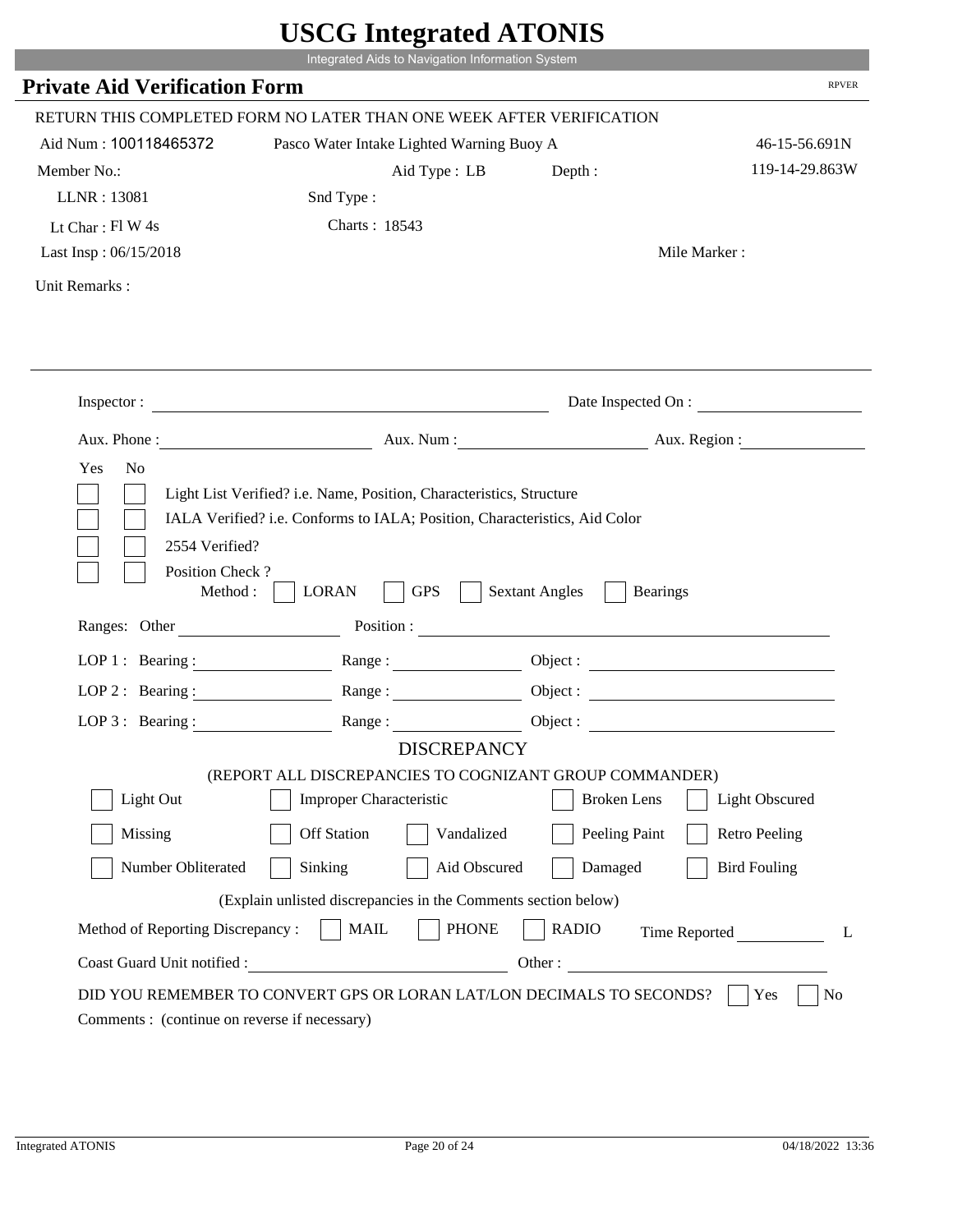| <b>Private Aid Verification Form</b>                                 | Integrated Aids to Navigation Information System                                                                                                   |                                          |                      |
|----------------------------------------------------------------------|----------------------------------------------------------------------------------------------------------------------------------------------------|------------------------------------------|----------------------|
| RETURN THIS COMPLETED FORM NO LATER THAN ONE WEEK AFTER VERIFICATION |                                                                                                                                                    |                                          | <b>RPVER</b>         |
| Aid Num: 100118465374                                                |                                                                                                                                                    |                                          |                      |
|                                                                      | Pasco Water Intake Lighted Warning Buoy C                                                                                                          |                                          | 46-15-56.849N        |
| Member No.:                                                          | Aid Type : LB                                                                                                                                      | Depth:                                   | 119-14-30.049W       |
| LLNR: 13083                                                          | Snd Type:                                                                                                                                          |                                          |                      |
| Lt Char: $FlW 4s$                                                    | Charts: 18543                                                                                                                                      |                                          |                      |
| Last Insp: 06/15/2018                                                |                                                                                                                                                    |                                          | Mile Marker:         |
| Unit Remarks:                                                        |                                                                                                                                                    |                                          |                      |
|                                                                      |                                                                                                                                                    |                                          |                      |
|                                                                      | Inspector:                                                                                                                                         |                                          | Date Inspected On :  |
| Aux. Phone :                                                         |                                                                                                                                                    | Aux. Num : Aux. Region :                 |                      |
| N <sub>o</sub><br>Yes                                                | Light List Verified? i.e. Name, Position, Characteristics, Structure<br>IALA Verified? i.e. Conforms to IALA; Position, Characteristics, Aid Color |                                          |                      |
| 2554 Verified?<br>Position Check?<br>Method :                        | <b>GPS</b><br><b>LORAN</b>                                                                                                                         | <b>Sextant Angles</b><br><b>Bearings</b> |                      |
| Ranges: Other                                                        |                                                                                                                                                    | Position :                               |                      |
|                                                                      | LOP 1: Bearing: $\qquad \qquad \text{Range}:$                                                                                                      |                                          |                      |
|                                                                      | LOP 2: Bearing: Range:                                                                                                                             |                                          |                      |
| $LOP 3:$ Bearing :                                                   | Range:                                                                                                                                             |                                          | Object :             |
|                                                                      | <b>DISCREPANCY</b><br>(REPORT ALL DISCREPANCIES TO COGNIZANT GROUP COMMANDER)                                                                      |                                          |                      |
| Light Out                                                            | Improper Characteristic                                                                                                                            | <b>Broken</b> Lens                       | Light Obscured       |
| Missing                                                              | <b>Off Station</b><br>Vandalized                                                                                                                   | Peeling Paint                            | <b>Retro Peeling</b> |
| Number Obliterated                                                   | Aid Obscured<br>Sinking                                                                                                                            | Damaged                                  | <b>Bird Fouling</b>  |
|                                                                      | (Explain unlisted discrepancies in the Comments section below)                                                                                     |                                          |                      |
| Method of Reporting Discrepancy:                                     | <b>PHONE</b><br><b>MAIL</b>                                                                                                                        | <b>RADIO</b>                             | Time Reported        |

p.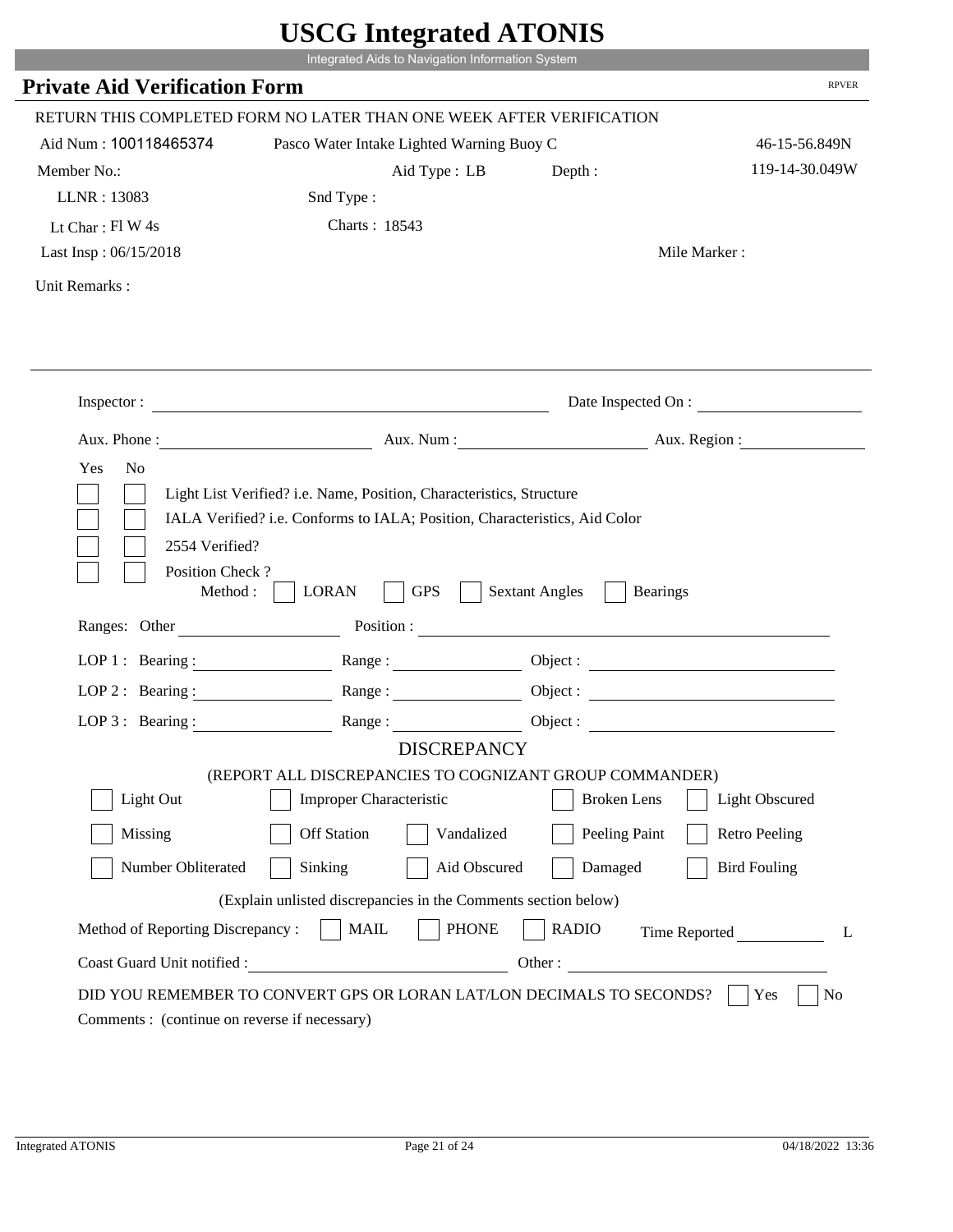|                                                                | Integrated Aids to Navigation Information System                                                                                                   |                                          | <b>RPVER</b>             |
|----------------------------------------------------------------|----------------------------------------------------------------------------------------------------------------------------------------------------|------------------------------------------|--------------------------|
| <b>Private Aid Verification Form</b>                           |                                                                                                                                                    |                                          |                          |
|                                                                | RETURN THIS COMPLETED FORM NO LATER THAN ONE WEEK AFTER VERIFICATION                                                                               |                                          |                          |
| Aid Num: 100118465373                                          | Pasco Water Intake Warning Daybeacon B                                                                                                             |                                          | 46-15-57.738N            |
| Member No.:                                                    | Aid Type: DBN                                                                                                                                      | Depth:                                   | 119-14-28.508W           |
| LLNR: 13082                                                    | Snd Type:                                                                                                                                          |                                          |                          |
| Lt Char:                                                       | Charts: 18543                                                                                                                                      |                                          |                          |
| Last Insp: 06/15/2018                                          |                                                                                                                                                    |                                          | Mile Marker:             |
| Unit Remarks:                                                  |                                                                                                                                                    |                                          |                          |
|                                                                | Inspector:                                                                                                                                         |                                          | Date Inspected On :      |
| Aux. Phone :                                                   |                                                                                                                                                    |                                          | Aux. Num : Aux. Region : |
| N <sub>o</sub><br>Yes                                          | Light List Verified? i.e. Name, Position, Characteristics, Structure<br>IALA Verified? i.e. Conforms to IALA; Position, Characteristics, Aid Color |                                          |                          |
| 2554 Verified?<br>Position Check?<br>Method :<br>Ranges: Other | <b>GPS</b><br><b>LORAN</b>                                                                                                                         | <b>Sextant Angles</b><br><b>Bearings</b> |                          |
|                                                                |                                                                                                                                                    | Position :                               |                          |
|                                                                | LOP 1: Bearing: $\qquad \qquad \text{Range}:$                                                                                                      |                                          |                          |
|                                                                | LOP 2: Bearing: Range:                                                                                                                             |                                          |                          |
| LOP $3:$ Bearing :                                             | Range:                                                                                                                                             |                                          | Object:                  |
|                                                                | <b>DISCREPANCY</b><br>(REPORT ALL DISCREPANCIES TO COGNIZANT GROUP COMMANDER)                                                                      |                                          |                          |
| Light Out                                                      | Improper Characteristic                                                                                                                            | <b>Broken</b> Lens                       | Light Obscured           |
|                                                                | <b>Off Station</b>                                                                                                                                 |                                          |                          |
| Missing                                                        | Vandalized                                                                                                                                         | Peeling Paint                            | <b>Retro Peeling</b>     |
| Number Obliterated                                             | Aid Obscured<br>Sinking                                                                                                                            | Damaged                                  | <b>Bird Fouling</b>      |
|                                                                | (Explain unlisted discrepancies in the Comments section below)                                                                                     |                                          |                          |
| Method of Reporting Discrepancy:                               | <b>PHONE</b><br><b>MAIL</b><br>Other:                                                                                                              | <b>RADIO</b>                             | Time Reported            |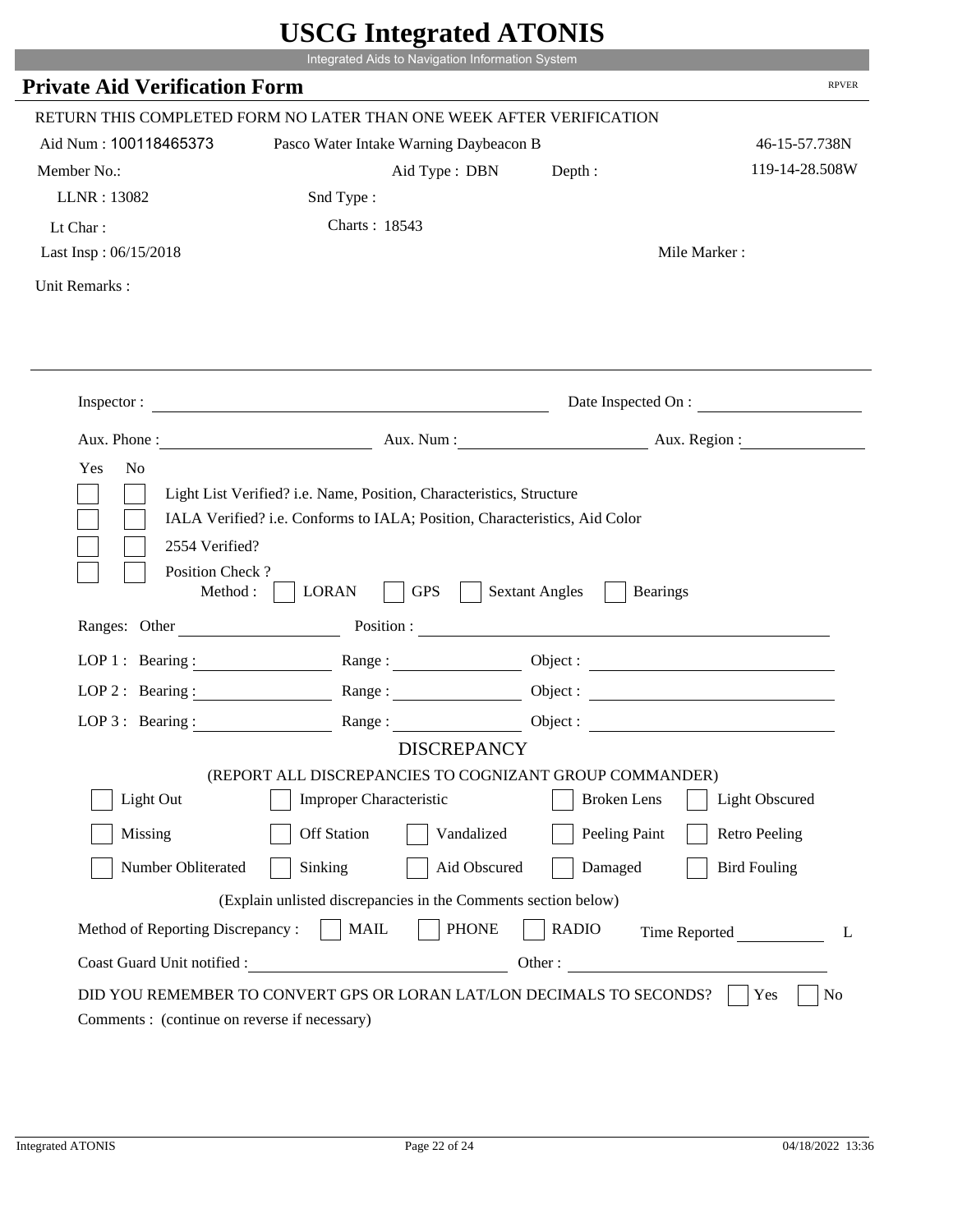|                                              | Integrated Aids to Navigation Information System                                                                                                   |                                          | <b>RPVER</b>             |
|----------------------------------------------|----------------------------------------------------------------------------------------------------------------------------------------------------|------------------------------------------|--------------------------|
| <b>Private Aid Verification Form</b>         |                                                                                                                                                    |                                          |                          |
|                                              | RETURN THIS COMPLETED FORM NO LATER THAN ONE WEEK AFTER VERIFICATION                                                                               |                                          |                          |
| Aid Num: 100118465375                        | Pasco Water Intake Warning Daybeacon D                                                                                                             |                                          | 46-15-57.717N            |
| Member No.:                                  | Aid Type: DBN                                                                                                                                      | Depth:                                   | 119-14-28.484W           |
| LLNR: 13084                                  | Snd Type:                                                                                                                                          |                                          |                          |
| Lt Char:                                     | Charts: 18543                                                                                                                                      |                                          |                          |
| Last Insp: 06/15/2018                        |                                                                                                                                                    |                                          | Mile Marker:             |
| Unit Remarks:                                |                                                                                                                                                    |                                          |                          |
|                                              | Inspector:                                                                                                                                         |                                          | Date Inspected On :      |
| Aux. Phone :                                 |                                                                                                                                                    |                                          | Aux. Num : Aux. Region : |
| N <sub>o</sub><br>Yes<br>2554 Verified?      | Light List Verified? i.e. Name, Position, Characteristics, Structure<br>IALA Verified? i.e. Conforms to IALA; Position, Characteristics, Aid Color |                                          |                          |
| Position Check?<br>Method :<br>Ranges: Other | <b>GPS</b><br><b>LORAN</b>                                                                                                                         | <b>Sextant Angles</b><br><b>Bearings</b> |                          |
|                                              |                                                                                                                                                    | Position :                               |                          |
|                                              | LOP 1: Bearing: $\qquad \qquad \text{Range}:$                                                                                                      |                                          |                          |
|                                              | LOP 2: Bearing: Range:                                                                                                                             |                                          |                          |
| LOP $3:$ Bearing :                           | Range:                                                                                                                                             |                                          | Object:                  |
|                                              | <b>DISCREPANCY</b><br>(REPORT ALL DISCREPANCIES TO COGNIZANT GROUP COMMANDER)                                                                      |                                          |                          |
| Light Out                                    | Improper Characteristic                                                                                                                            | <b>Broken</b> Lens                       | Light Obscured           |
|                                              | <b>Off Station</b>                                                                                                                                 |                                          |                          |
| Missing                                      | Vandalized                                                                                                                                         | Peeling Paint                            | <b>Retro Peeling</b>     |
| Number Obliterated                           | Aid Obscured<br>Sinking                                                                                                                            | Damaged                                  | <b>Bird Fouling</b>      |
|                                              | (Explain unlisted discrepancies in the Comments section below)                                                                                     |                                          |                          |
| Method of Reporting Discrepancy:             | <b>PHONE</b><br><b>MAIL</b><br>Other:                                                                                                              | <b>RADIO</b>                             | Time Reported            |